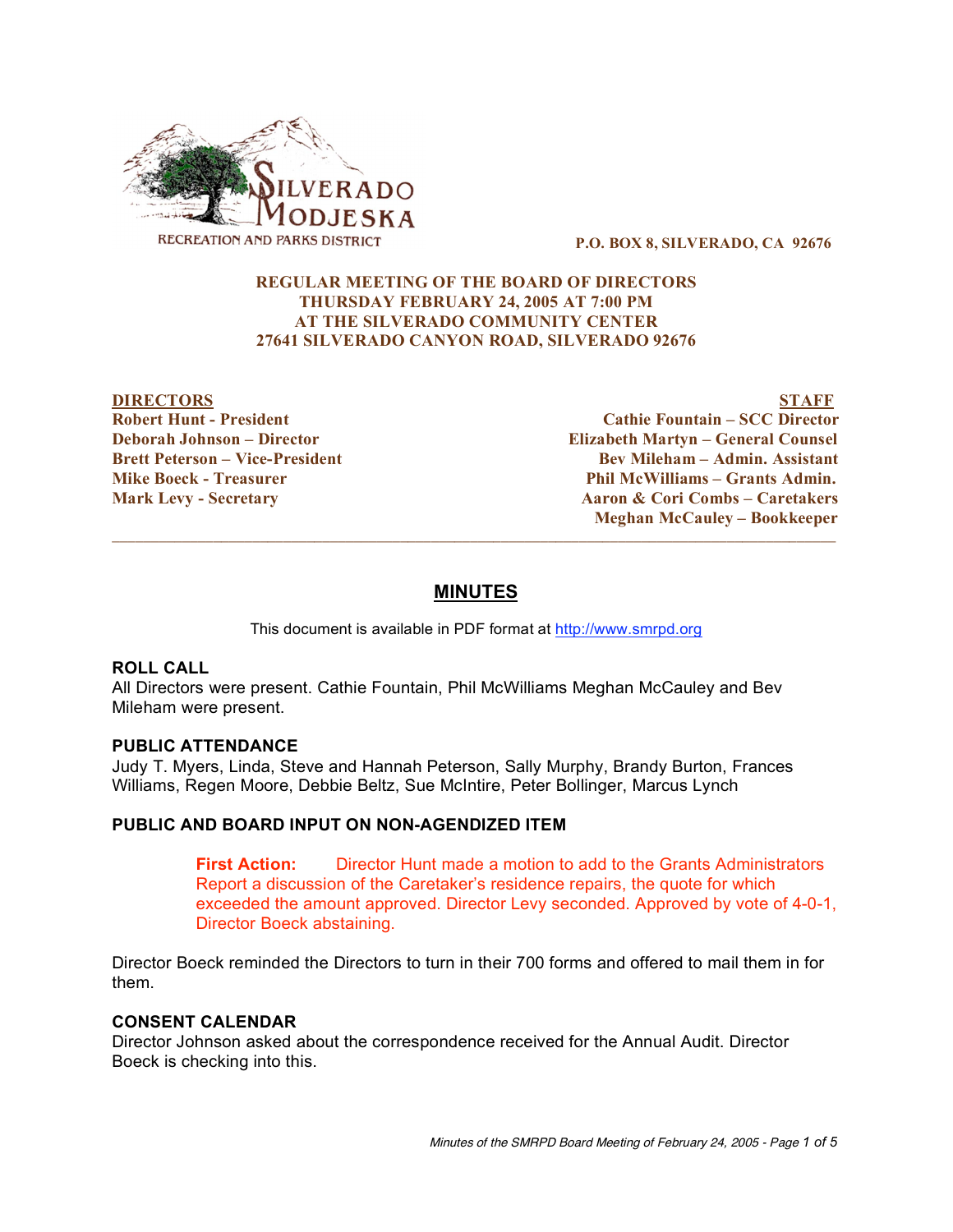Phil McWilliams was asked to request CAPRI to renew the Certificate of Coverage for the Orange County Children and Families Commission grant.

Director Levy talked about a Notice of Public Hearing that was sent to the Board by LAFCO. The meeting is on March 9th. The Directors talked about who might be attending the meeting. And they discussed the importance of their attendance as well as the communities. Director Levy wanted a significant group to attend the meeting to stress our disapproval with the detachment issues facing our District.

It will be discussed later in the next Agenda whether the Board should send out mailers to the community informing them about this important upcoming LAFCO meeting.

> **Second Action:** Director Johnson made a motion to approve the Consent Calendar. Director Peterson seconded. Unanimously approved.

**Third Action:** Director Peterson made a motion to approve and accept the Audit from Hale and Company. Director Johnson seconded. Approved by a vote of 4-1, with Director Boeck opposed.

# **TREASURERS REPORT**

**Fourth Action:** Director Boeck made a motion to approve payment of transmittal 02-05D for \$100.00 for Directors compensation for the Regular Meeting of February 10, 2005 to : Director Boeck \$50.00 Director Levy \$50.00 Director Johnson seconded, unanimously approved.

**Fifth Action:** Director Boeck made a motion to approve payment of transmittal 02-05E for \$942.76 total to: Silverado Post Office \$66.00 Annual P.0. Box rental fee So. Cal. Edison \$506.76 Invoice Dated 2-10-05 ISDOC \$50.00 Annual dues K.J . Snyder \$320.00 Invoice #4381 Director Johnson seconded. Unanimously approved.

Bookkeeper Meghan McCauley distributed the Financial report and answered questions from the Board.

Director Boeck said the Board needed to vote on an amended budget. It will be added to next meeting's Agenda.

### **SILVERADO CHILDREN'S CENTER**

Workers Compensation fees were again discussed and the financial burden it has placed on the children's center. Director Hunt has been trying to find another Insurance company whose fees aren't as high as the present insurer. Director Hunt expressed to everyone that the Board's aim is to keep the Children's Center open but it is not clear how best to do it, or if that can be done. A discussion of cutting costs and raising tuitions and a new Workers Comp program ensued.

The Board wants to work with Staff and parents. They said that public records are available that will correct some of the rumors being circulated if anyone wants to see them. Their hope is that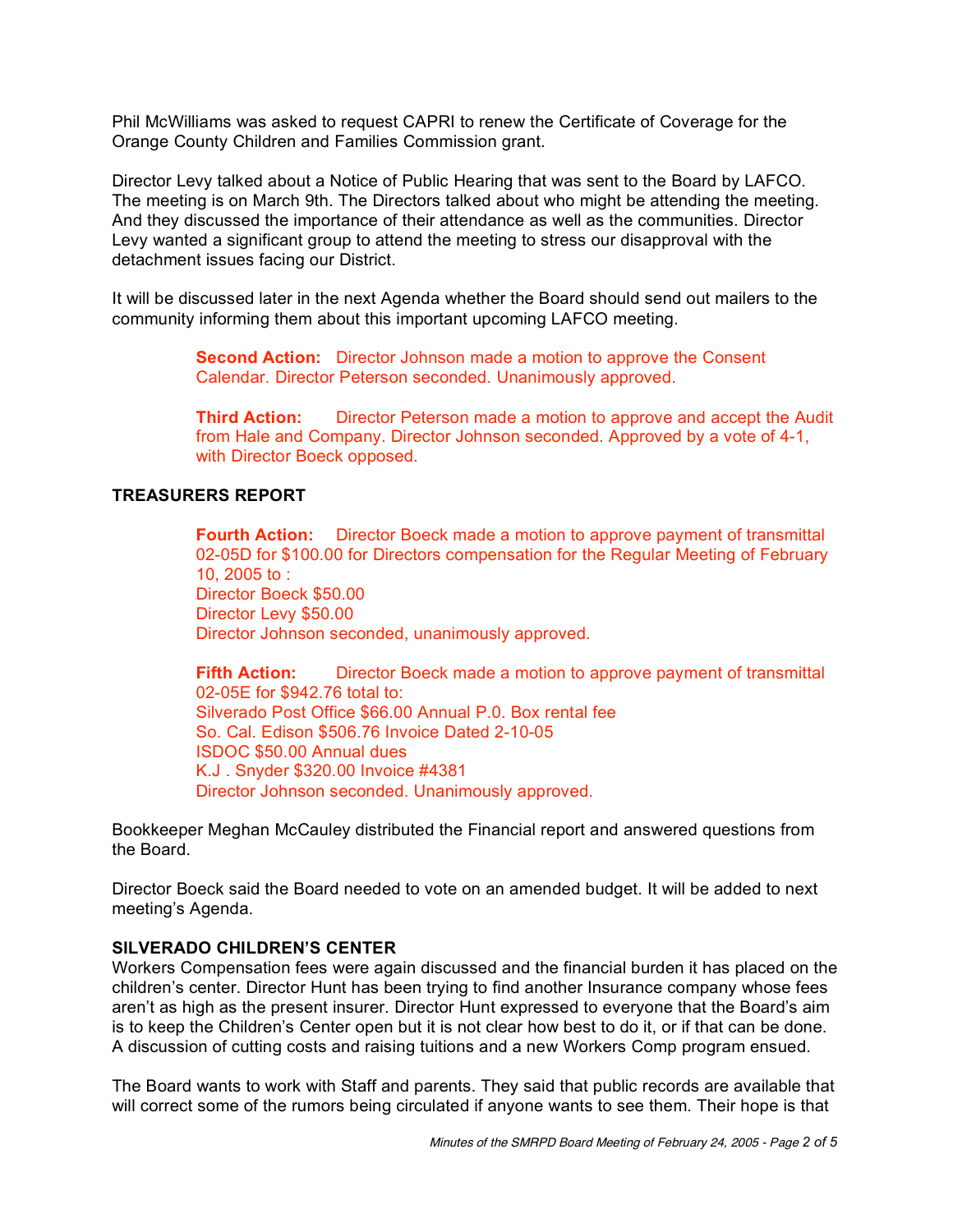there are no further misunderstandings, and that the active efforts are being mounted to preserve the Center's presence for the community. There was a discussion of the accumulated maintenance needs, which run to perhaps \$50,000 and and could be considerably higher. Parents and interested people willing to volunteer could cut these costs greatly. Director Peterson said that if the Board and parents could work together and form a trusting bond that a lot could be accomplished. A two-page report outlining the financial problems was submitted to the Board by Director Hunt, and copies were given to the audience.

Director Hunt said that if any offers take over the Center come in that the Board would need to meet in closed session to establish negotiating price and terms, and this would require public identification of prospective buyers. As yet, there are none.

> **Sixth Action:** Director Boeck made a motion that all public uses of the Silverado Children's Center facilities be subject to the following requirements:

- (1) A reservation shall be made through the District's normal facilities reservation procedures:
- (2) After-hours use of the facilities by the Children's Center Director, Staff, and maintenance personnel shall take precedence over all other uses except in declared emergencies:
- (3) And that all fee, cleaning deposit, insurance, and other requirements for use of the District's Community Centers shall apply in full and equal part to use of the District's Children's Center facilities.

Director Johnson seconded.. A Roll call vote was taken: Director Boeck, AYE; Director Hunt, AYE; Director Johnson, AYE; Director Levy, AYE; Director Peterson, AYE

# **GRANTS ADMINISTRATOR'S REPORT**

Phil McWilliams discussed how the renovation process is coming along. The public input through the Advisory Committees has been helpful, with a lot of good ideas. The current costs list has been revised and was ready for the Board's approval. The Board decided to review the renovation list and meet another time to discuss it before making any final decisions.

Bruce Newell, the architect of the project, was at the meeting to answer the Board's questions about the project. It was decided to get started with the Engineering and Technical drawings for both the Silverado and Modjeska centers.

Phil McWilliams also discussed the Caretaker's residence and had a list of repairs that it needed. He was asked to start soliciting bids on the project.

The calendars for the community centers were distributed by Fran Williams. She has volunteered to help with the facilities rentals until a new Caretaker is selected.

# **OTHER DISTRICT BUSINESS**

Applicant Steve Reignhart was recommended by the ad hoc Interview Committee to be the new Caretaker.

> **Seventh Action:** Director Levy made a motion to accept the recommendation of the Interview Committee, and offer Steve Reignhart the position of Caretaker. Director Boeck seconded. Unanimously approved.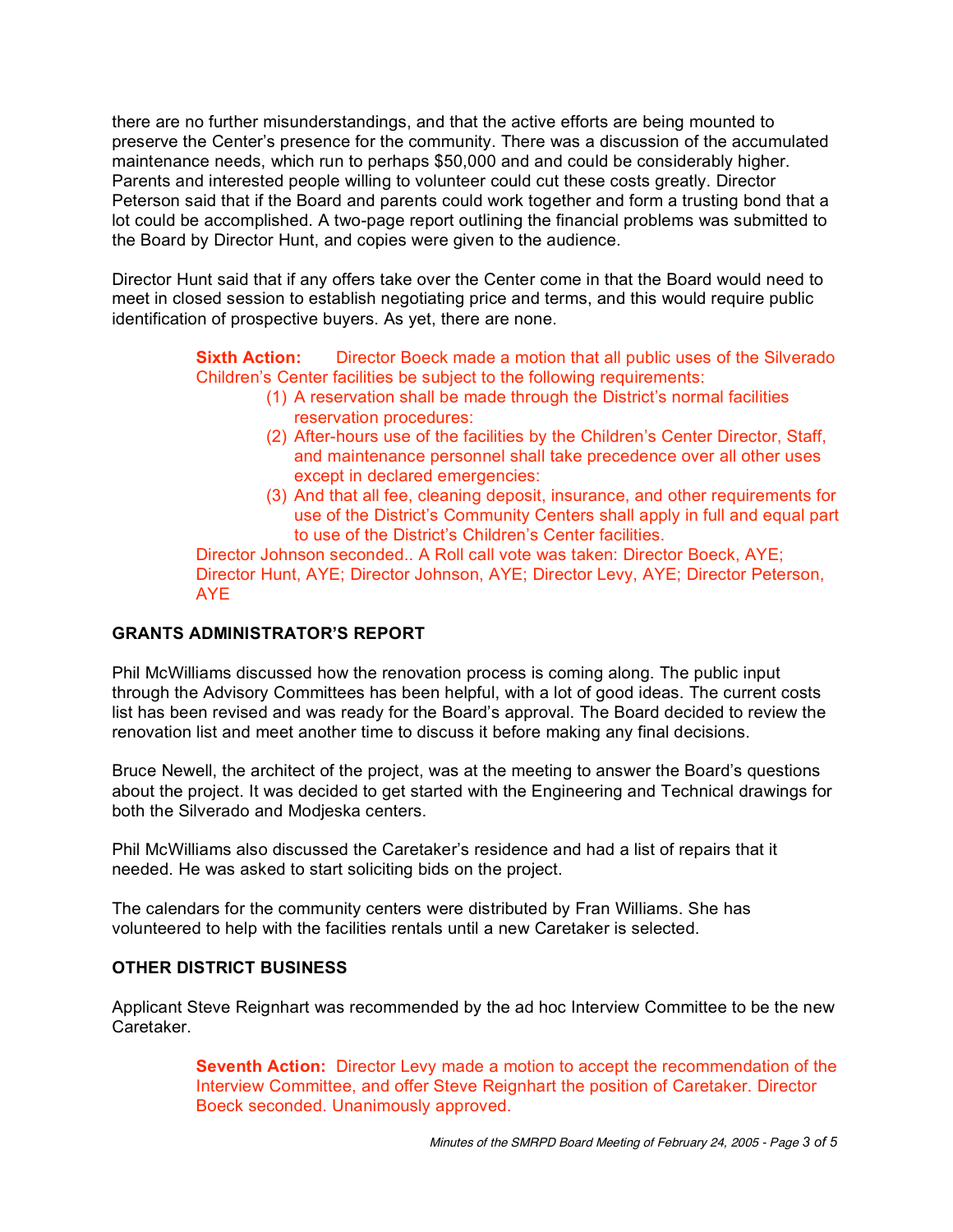The new Caretaker was also interested in making the repairs to the Caretakers residence, so the Board asked him to submit a bid. The residence will not be occupied until the repairs are completed.

Fran Williams asked the Board if they would consider waiving the rental fees for the Silverado Community Center on March 5th. A family in the canyon tragically lost their daughter, home and business in a rockslide. The community is having a pancake breakfast fundraiser to financially help them.

> **Eighth Action:** Director Hunt made a motion to wave all fees for the pancake breakfast that is being held on March 5th. Director Peterson seconded. Unanimously approved.

Fran Williams also mentioned a group of ladies who are interested in forming a Mommy and Me group at one the community centers. Director Levy asked that they get in touch with him.

Steve Reignhart was asked by the Board to assume full responsibilities as caretaker despite not being able to occupy the residence in March. He will be paid \$1,500 for the month's work.

> **Ninth Action:** Director Hunt made a motion to extend the meeting past 9:30pm. Director Boeck seconded. Unanimously approved.

> **Tenth Action:** Director Boeck made a motion to re-approve maximum expenditure for Katzmaier Newell Kehr architectural services contract of \$47,700 to match the signed contract and to correct an earlier approval for \$47,000. Director Johnson seconded. Unanimously approved.

The Board discussed determining compensation or facilities use cost offset for Owen Ferguson in exchange for painting the interior of the Modjeska Community Center.

> **Eleventh Action:** Director Hunt made a motion to purchase the paint and materials, which should be around \$375.00. Director Johnson seconded. Unanimously approved.

Recreation Committee reported on future hikes to be led by Director Boeck.

Director Peterson knows someone who may be interested in giving banjo lessons.

Director Levy wanted to know if he should go ahead and order the signs he and the Board have chosen for advertising recreation programs and other community events. The Board all agreed that he should go ahead with the order as the purchase was previously approved.

Director Boeck reported a meeting he attended that discussed the current Riverside County to Orange County Major Investment Study of placement of a major road corridor within District boundaries. Director Boeck gave his input at their meeting. He is concerned about some of the roadways that effect our community, especially one that could be located right at the mouth of Silverado Canyon Road. He said the community may have to get involved to let the road planners know how disastrous we feel this could be to our community.